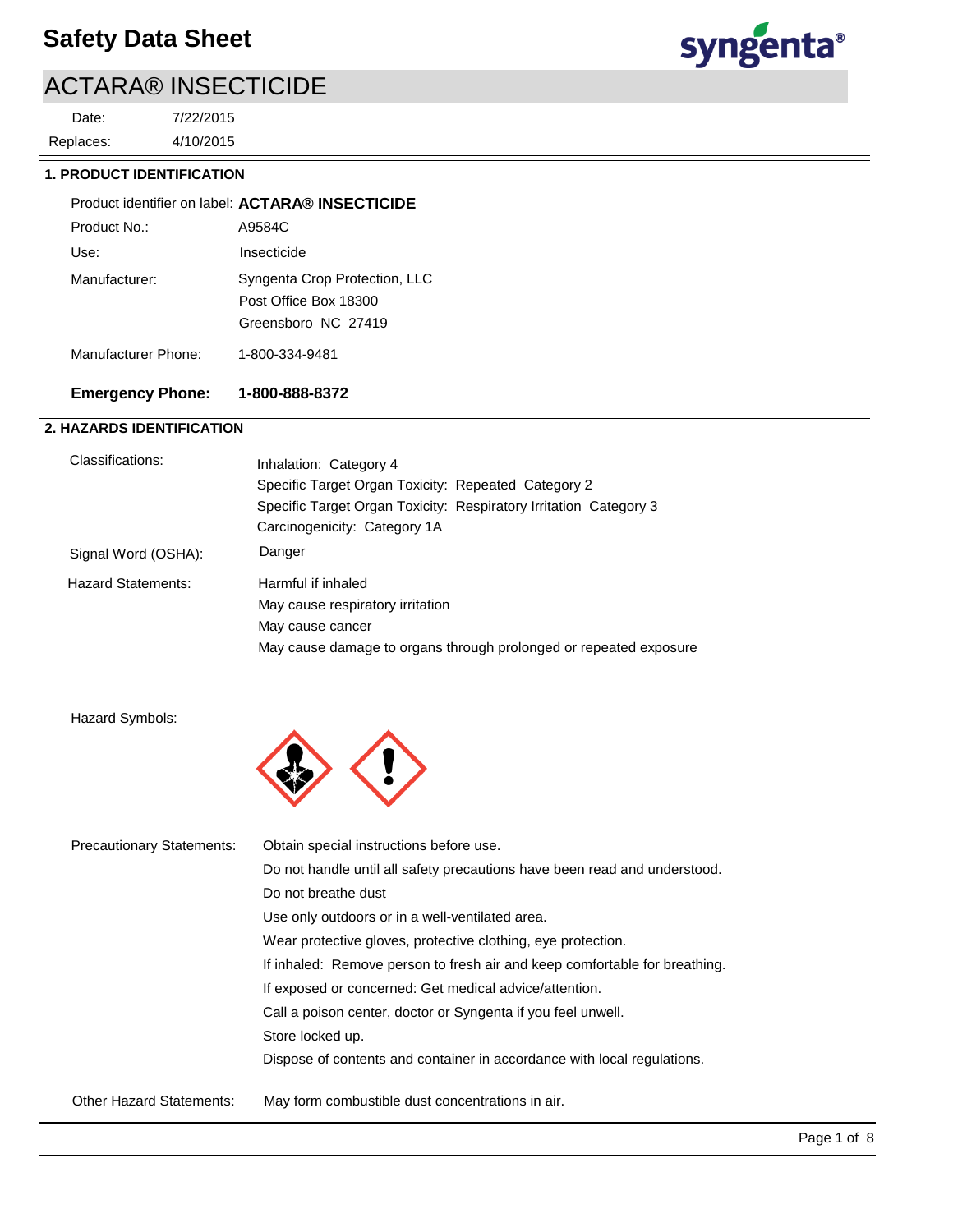| Date:     | 7/22/2015 |
|-----------|-----------|
| Replaces: | 4/10/2015 |



#### **3. COMPOSITION/INFORMATION ON INGREDIENTS**

| <b>Chemical Name</b>                                                  | Common Name                                 | <b>CAS Number</b>   | Concentration       |
|-----------------------------------------------------------------------|---------------------------------------------|---------------------|---------------------|
| Crystalline Silica, Quartz and Cristobalite                           | Crystalline Silica, Quartz and Cristobalite | 14808-60-7          | <b>Trade Secret</b> |
| Starch                                                                | Starch                                      | 9005-25-8           | <b>Trade Secret</b> |
| Diatomaceous Earth                                                    | Diatomaceous Earth                          | 61790-53-2          | <b>Trade Secret</b> |
| Other ingredients                                                     | Other ingredients                           | <b>Trade Secret</b> | $< 75.0\%$          |
| 3-(2-chloro-1,3-thiazol-5-ylmethyl)-5-<br>methyl-1,3,5-oxadiazinan-4- | Thiamethoxam                                | 153719-23-4         | 25.0%               |

ylidene(nitro)amine

Ingredients not precisely identified are proprietary or non-hazardous. Values are not product specifications.

#### **4. FIRST AID MEASURES**

Have the product container, label or Safety Data Sheet with you when calling Syngenta (800-888-8372), a poison contol center or doctor, or going for treatment.

| Ingestion:           | If swallowed: Call Syngenta (800-888-8372), a poison control center or doctor immediately for treatment<br>advice. Do not give any liquid to the person. Do not induce vomiting unless told to do so after calling 800-888-<br>8372 or by a poison control center or doctor. Do not give anything by mouth to an unconscious person. |
|----------------------|--------------------------------------------------------------------------------------------------------------------------------------------------------------------------------------------------------------------------------------------------------------------------------------------------------------------------------------|
| Eye Contact:         | If in eyes: Hold eye open and rinse slowly and gently with water for 15-20 minutes. Remove contact lenses, if<br>present, after 5 minutes, then continue rinsing eye. Call Syngenta (800-888-8372), a poison control center or<br>doctor for treatment advice.                                                                       |
| <b>Skin Contact:</b> | If on skin or clothing: Take off contaminated clothing. Rinse skin immediately with plenty of water for 15-20<br>minutes. Call Syngenta (800-888-8372), a poison control center or doctor for treatment advice.                                                                                                                      |
| Inhalation:          | If inhaled: Move person to fresh air. If person is not breathing, call 911 or an ambulance, then give artificial<br>respiration, preferably mouth-to-mouth if possible. Call Syngenta (800-888-8372), a poison control center or<br>doctor for further treatment advice.                                                             |
|                      | Most important symptoms/effects:                                                                                                                                                                                                                                                                                                     |

Respiratory irritation

Indication of immediate medical attention and special treatment needed:

There is no specific antidote if this product is ingested.

Treat symptomatically.

## **5. FIRE FIGHTING MEASURES**

Suitable (and unsuitable) extinguishing media:

Use dry chemical, foam or CO2 extinguishing media. If water is used to fight fire, dike and collect runoff.

Specific Hazards:

During a fire, irritating and possibly toxic gases may be generated by thermal decomposition or combustion.

See also Sec. 7.

Special protective equipment and precautions for firefighters:

Wear full protective clothing and self-contained breathing apparatus. Evacuate nonessential personnel from the area to prevent human exposure to fire, smoke, fumes or products of combustion.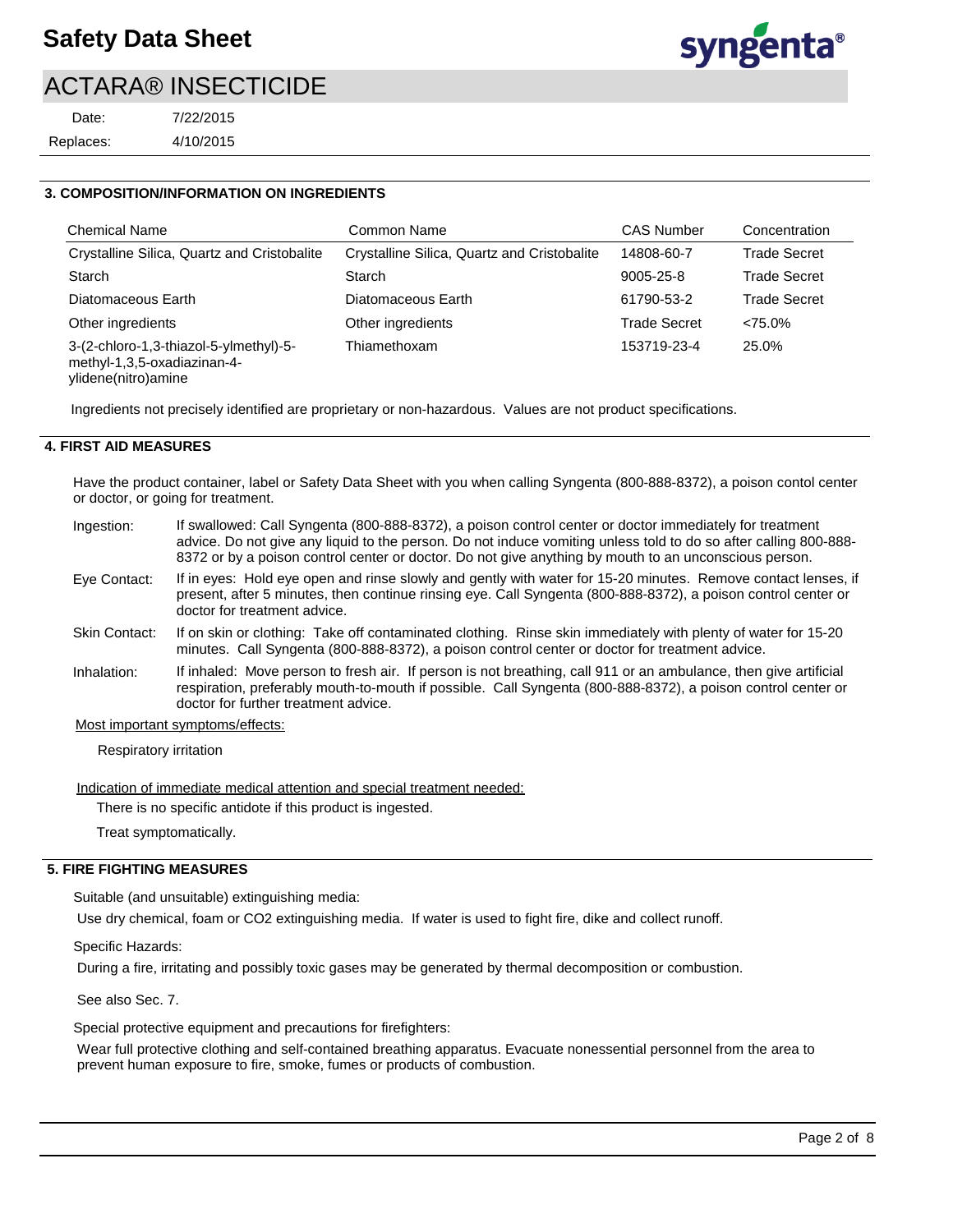4/10/2015 7/22/2015 Replaces: Date:



#### **6. ACCIDENTAL RELEASE MEASURES**

Personal precautions, protective equipment, and emergency procedures: Follow exposure controls/personal protection outlined in Section 8.

Methods and materials for containment and cleaning up:

Control the spill at its source. Contain the spill to prevent from spreading or contaminating soil or from entering sewage and drainage systems or any body of water. Clean up spills immediately, observing precautions in Protective Equipment Section. Sweep up material and place in a compatible disposal container. Scrub area with hard water detergent (e.g. commercial products such as Tide, Joy, Spic and Span). Pick up wash liquid with additional absorbent and place into compatible disposal container. Once all material is cleaned up and placed in a disposal container, seal container and arrange for disposition.

#### **7. HANDLING AND STORAGE**

Precautions for safe handling:

This material is capable of forming flammable dust clouds in air, which, if ignited, can produce a dust cloud explosion. Flames, hot surfaces, mechanical sparks and electrostatic discharges can serve as ignition sources for this material. Electrical equipment should be compatible with the flammability characteristics of this material. The flammability characteristics will be made worse if the material contains traces of flammable solvents or is handled in the presence of flammable solvents.

Store the material in a well-ventilated, secure area out of reach of children and domestic animals. Do not store food, beverages or tobacco products in the storage area. Prevent eating, drinking, tobacco use, and cosmetic application in areas where there is a potential for exposure to the material. Wash thoroughly with soap and water after handling.

Conditions for safe storage, including any incompatibilities:

Store locked up.

#### **8. EXPOSURE CONTROLS/PERSONAL PROTECTION**

#### **THE FOLLOWING RECOMMENDATIONS FOR EXPOSURE CONTROLS/PERSONAL PROTECTION ARE INTENDED FOR THE MANUFACTURE, FORMULATION AND PACKAGING OF THIS PRODUCT.**

#### **FOR COMMERCIAL APPLICATIONS AND/OR ON-FARM APPLICATIONS CONSULT THE PRODUCT LABEL.**

Occupational Exposure Limits:

| <b>Chemical Name</b>                           | <b>OSHA PEL</b>                                                     | <b>ACGIH TLV</b>                              | Other                                                                 | Source         |
|------------------------------------------------|---------------------------------------------------------------------|-----------------------------------------------|-----------------------------------------------------------------------|----------------|
| Crystalline Silica, Quartz and<br>Cristobalite | 10 mg/m <sup>3</sup> /(%SiO2+2)<br>(respirable dust)                | $0.025 \text{ mg/m}^3$<br>(respirable silica) | $0.05 \,\mathrm{mq/m^3}$<br>(respirable dust)                         | <b>NIOSH</b>   |
| Starch                                         | 15 mg/m <sup>3</sup> (total) TWA; 5<br>mg/m <sup>3</sup> (resp) TWA | 10 mg/m <sup>3</sup> TWA                      | 10 mg/m <sup>3</sup> (total)<br>TWA; $5 \text{ mg/m}^3$<br>(resp) TWA | <b>NIOSH</b>   |
| Diatomaceous Earth                             | 80 mg/m <sup>3</sup> /%SiO2 (20<br>mppcf) TWA                       | Not Established                               | $6 \text{ mg/m}^3$ TWA                                                | <b>NIOSH</b>   |
| Other ingredients                              | Not Applicable                                                      | Not Applicable                                | Not Applicable                                                        | Not Applicable |
| Thiamethoxam                                   | Not Established                                                     | Not Established                               | $3 \text{ mg/m}^3$ TWA                                                | Syngenta       |

#### Appropriate engineering controls:

Use effective engineering controls to comply with occupational exposure limits (if applicable).

Individual protection measures: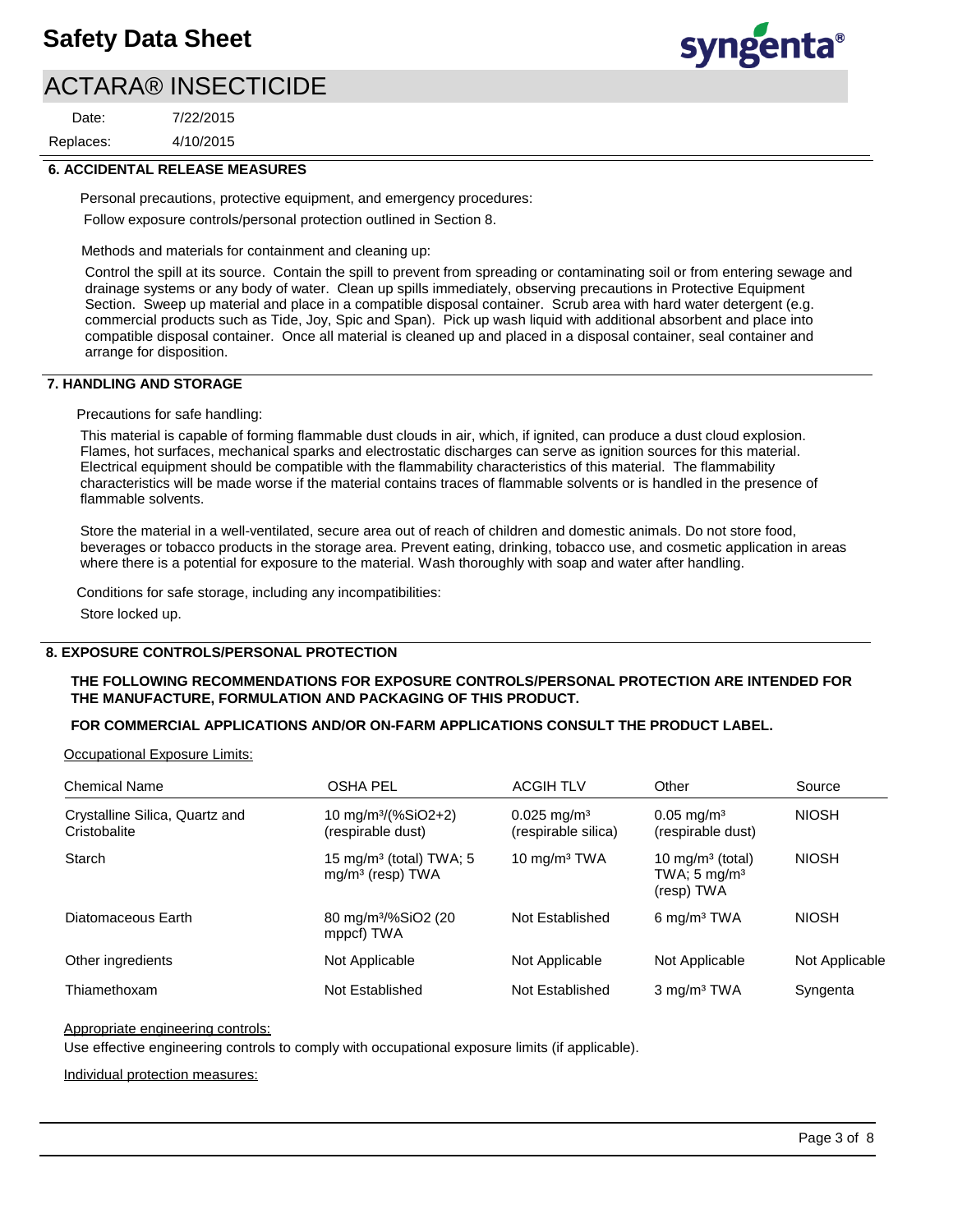# **Safety Data Sheet**

# ACTARA® INSECTICIDE

4/10/2015 7/22/2015 Replaces: Date:



Ingestion:

Prevent eating, drinking, tobacco usage and cosmetic application in areas where there is a potential for exposure to the material. Wash thoroughly with soap and water after handling.

Eye Contact:

Where eye contact is likely, use dust-proof chemical goggles.

#### Skin Contact:

Where contact is likely, wear chemical-resistant gloves (such as barrier laminate, butyl rubber, nitrile rubber, neoprene rubber, natural rubber, polyvinyl chloride [PVC] or Viton), coveralls, socks and chemical-resistant footwear.

#### Inhalation:

A particulate filter respirator may be necessary until effective engineering controls are installed to comply with occupational exposure limits. Use NIOSH certified respirator with any N, R, P or HE filter. Use a self-contained breathing apparatus in cases of emergency spills, when exposure levels are unknown, or under any circumstances where air-purifying respirators may not provide adequate protection.

#### **9. PHYSICAL AND CHEMICAL PROPERTIES**

Odor: Musty Appearance: Beige to brown granules Vapor Pressure: Thiamethoxam Solubility (ies): pH: 9.4 (1% aqueous dispersion) Initial boiling point and boiling range: Not Applicable Melting point/freezing point: Not Available Odor Threshold: Not Available Not Available Flammability: Combustible powder Not Applicable Autoignition Temperature: Not Available Flash Point (Test Method): Flammable Limits (% in Air): Vapor Density: Not Available Relative Density: 0.471 g/cm<sup>3</sup> @ 68°F (20°C) Decomposition Temperature: Not Available Viscosity: Not Available Partition coefficient: n-octanol/water: Not Available Other: None  $2 \times 10(-11)$  mmHg @ 68°F (20°C) Thiamethoxam 4.1 g/l @ 77°F (25°C)

## **10. STABILITY AND REACTIVITY**

Possibility of hazardous reactions: Will not occur. Chemical stability: Stable under normal use and storage conditions. Reactivity: Not reactive. Conditions to Avoid: None known.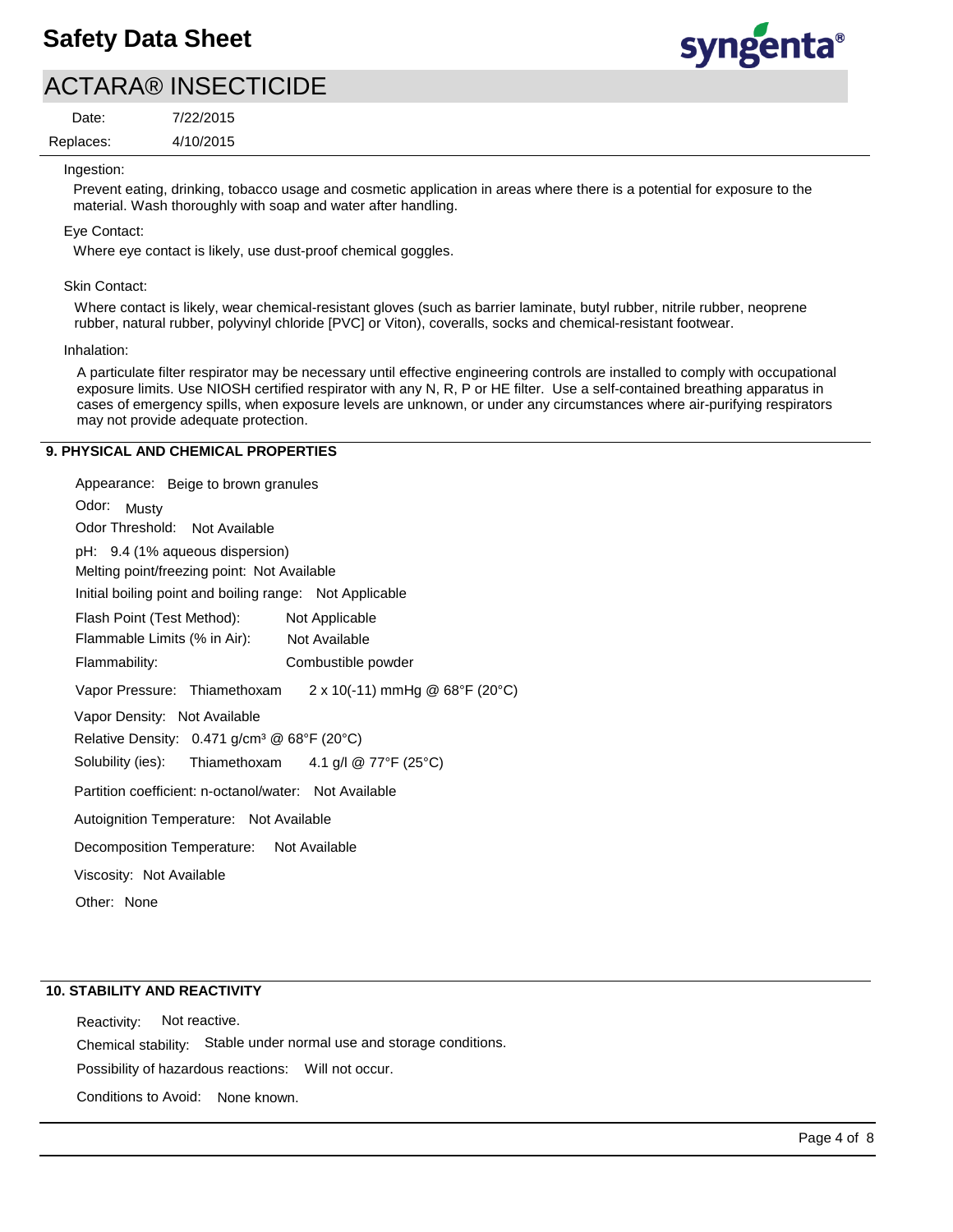

Replaces: Date:

4/10/2015 7/22/2015

Incompatible materials: None known.

Hazardous Decomposition Products: None known.

## **11. TOXICOLOGICAL INFORMATION**

#### Health effects information

Likely routes of exposure: Dermal, Inhalation

Symptoms of exposure: Respiratory irritation

Delayed, immediate and chronic effects of exposure: Possible carcinogenicity, Respiratory irritation

#### Numerical measures of toxicity (acute toxicity/irritation studies (finished product))

| Ingestion:                 | Oral (LD50 Rat):              | > 5000 mg/kg body weight    |
|----------------------------|-------------------------------|-----------------------------|
| Dermal:                    | Dermal (LD50 Rabbit) :        | > 2000 mg/kg body weight    |
| Inhalation:                | Inhalation (LC50 Rat):        | $> 5.29$ mg/l air - 4 hours |
| Eye Contact:               | Mildly Irritating (Rabbit)    |                             |
| <b>Skin Contact:</b>       | Slightly Irritating (Rabbit)  |                             |
| <b>Skin Sensitization:</b> | Not a Sensitizer (Guinea Pig) |                             |

#### Reproductive/Developmental Effects

Thiamethoxam: Developmental: Not teratogenic in rats or rabbits. Reproductive: No effects on reproduction. Minor increase in a common testis effect in rats at high doses, which did not affect reproduction.

#### Chronic/Subchronic Toxicity Studies

Thiamethoxam: Subchronic: Liver effects occurred in rodents only at high dose levels. Not neurotoxic after high acute and subchronic exposure in rats.

## **Carcinogenicity**

Thiamethoxam: Classified as "not likely to be carcinogenic in humans" based on lifetime studies in mice and rats.

| <b>Chemical Name</b>                                                                     | NTP/IARC/OSHA Carcinogen |
|------------------------------------------------------------------------------------------|--------------------------|
| Crystalline Silica, Quartz and Cristobalite                                              | IARC 1: ACGIH A2         |
| Starch                                                                                   | No                       |
| Diatomaceous Earth                                                                       | IARC 3                   |
| Other ingredients                                                                        | No.                      |
| 3-(2-chloro-1,3-thiazol-5-ylmethyl)-5-methyl-<br>1,3,5-oxadiazinan-4-ylidene(nitro)amine | No.                      |
| <b>Other Toxicity Information</b><br>None                                                |                          |
| <b>Toxicity of Other Components</b>                                                      |                          |

Crystalline Silica, Quartz and Cristobalite

Chronic inhalation exposure to crystalline silica is known to cause silicosis and pulmonary fibrosis in humans. Experimental animals exposed to crystalline silica developed respiratory tract cancers.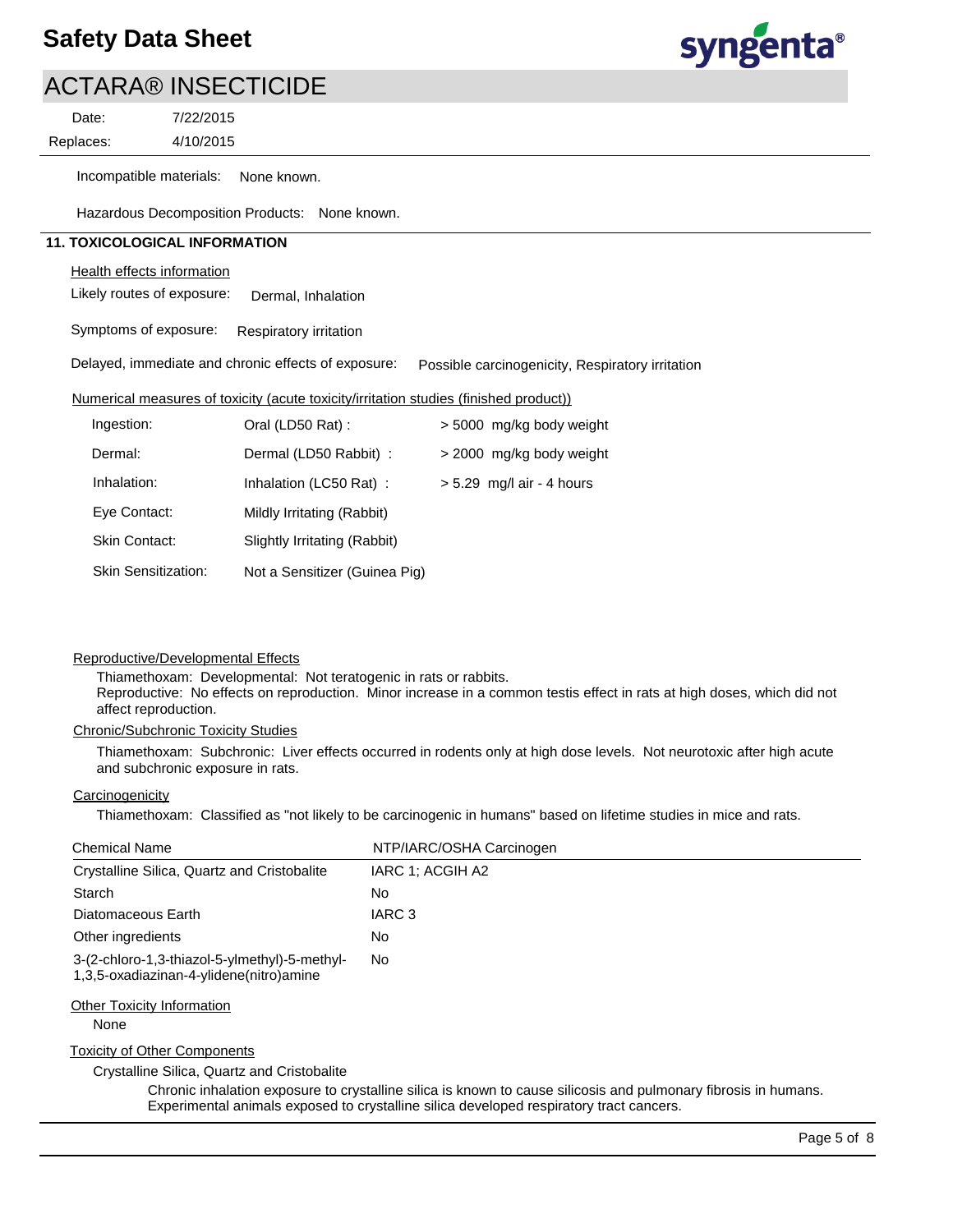4/10/2015 7/22/2015

Date:





Diatomaceous Earth

The carrier in this product is naturally occurring diatomaceous earth. Natural diatomaceous earth contains a small percentage of naturally occurring crystalline silica, which is considered a human carcinogen. Chronic inhalation exposure to crystalline silica is known to cause silicosis and pulmonary fibrosis in humans. The amount of crystalline silica in this product is minimal and the potential for overexposure in manufacturing operations is low.

#### Other ingredients

Not Applicable

#### Starch

May cause eye and skin irritation. May cause respiratory tract irritation.

#### Target Organs

| <b>Active Ingredients</b>                       |                              |
|-------------------------------------------------|------------------------------|
| Thiamethoxam:                                   | Liver                        |
| Inert Ingredients                               |                              |
| Crystalline Silica, Quartz and<br>Cristobalite: | Respiratory tract            |
| Diatomaceous Earth:                             | Respiratory tract            |
| Other ingredients:                              | Not Applicable               |
| Starch:                                         | Eye, skin, respiratory tract |

#### **12. ECOLOGICAL INFORMATION**

#### Eco-Acute Toxicity

Thiamethoxam: Fish (Rainbow Trout) 96-hour LC50 > 100 ppm Bird (Mallard Duck) LD50 Oral 576 mg/kg Invertebrate (Daphnia Magna) 48-hour EC50 > 106 ppm Green Algae 4-day EC50 > 97 ppm

#### Environmental Fate

#### Thiamethoxam:

The information presented here is for the active ingredient, thiamethoxam. Not persistent in soil. Stable in water. Moderate mobility in soil. Floats in water (after 24 h).

## **13. DISPOSAL CONSIDERATIONS**

#### Disposal:

Do not reuse product containers. Dispose of product containers, waste containers, and residues according to local, state, and federal health and environmental regulations.

Characteristic Waste: Not Applicable

Listed Waste: Not Applicable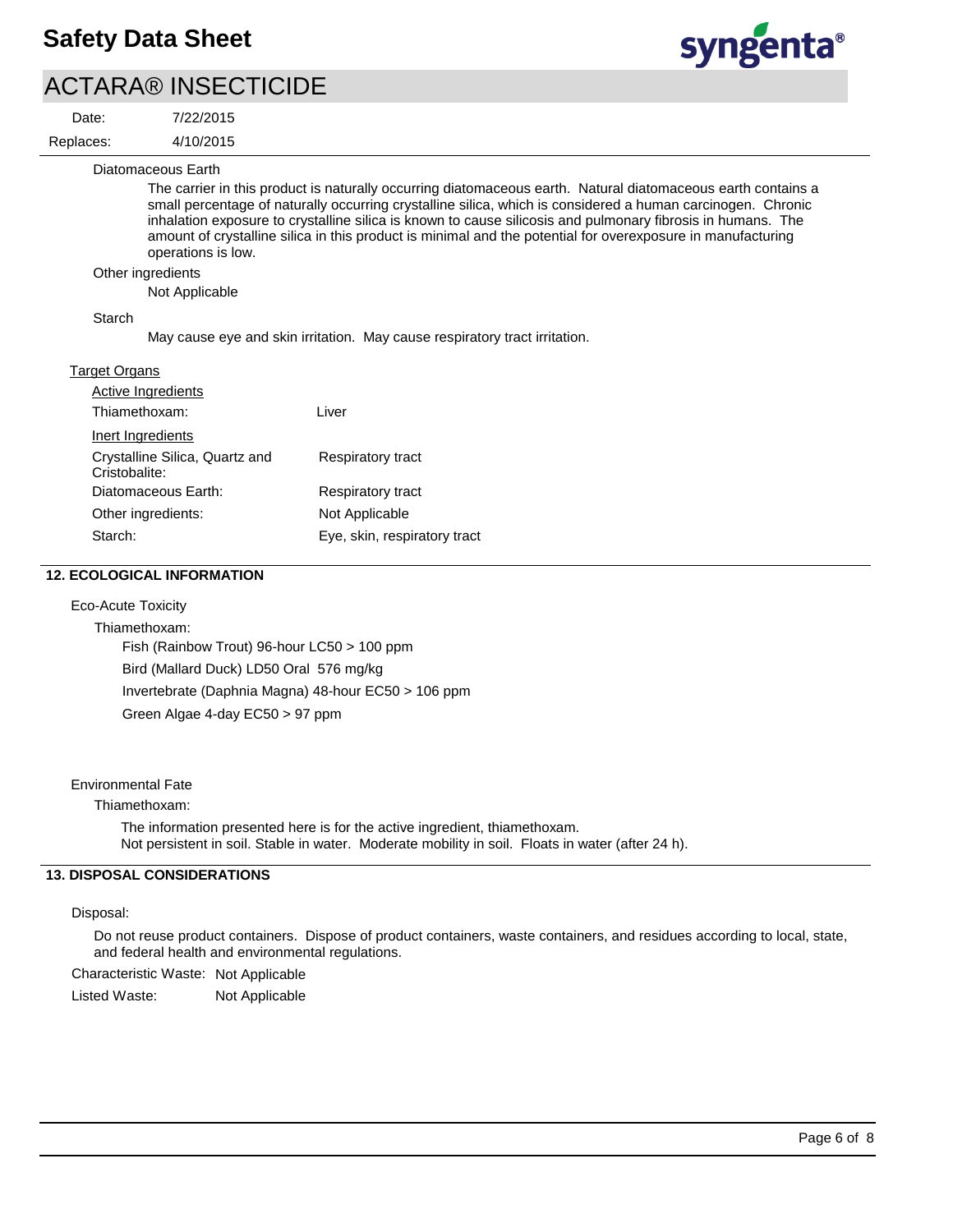4/10/2015 7/22/2015 Replaces: Date:

# syngenta®

## **14. TRANSPORT INFORMATION**

DOT Classification

Ground Transport - NAFTA Not regulated

**Comments** 

Water Transport - International Proper Shipping Name: Environmentally Hazardous Substance, Solid, N.O.S. (Thiamethoxam), Marine Pollutant Hazard Class: Class 9 Identification Number: UN 3077 Packing Group: PG III

Air Transport Proper Shipping Name: Environmentally Hazardous Substance, Solid, N.O.S. (Thiamethoxam) Hazard Class: Class 9 Identification Number: UN 3077 Packing Group: PG III

## **15. REGULATORY INFORMATION**

Pesticide Registration:

This chemical is a pesticide product registered by the Environmental Protection Agency and is subject to certain labeling requirements under federal pesticide law. These requirements differ from the classification criteria and hazard information required for safety data sheets, and for workplace labels of non-pesticide chemicals. Following is the hazard information as required on the pesticide label:

Caution: Harmful if absorbed through skin, swallowed, or inhaled. Causes moderate eye irritation. Avoid contact with eyes, skin, or clothing. Avoid breathing dust or spray mist. Wash thoroughly with soap and water after handling, and before eating, drinking, chewing gum, using tobacco, or using the toilet. Remove and wash clothing before reuse.

EPA Registration Number(s): 100-938

EPCRA SARA Title III Classification:

| Section 311/312 Hazard Classes: Acute Health Hazard |             |
|-----------------------------------------------------|-------------|
|                                                     | Fire Hazard |

Section 313 Toxic Chemicals: None

California Proposition 65:

This product contains trace amounts of chemical(s) known to the State of California to cause cancer as unintended impurities resulting from other entities manufacturing or processing operations which Syngenta cannot control.

CERCLA/SARA 304 Reportable Quantity (RQ):

None

RCRA Hazardous Waste Classification (40 CFR 261):

Not Applicable

TSCA Status:

Exempt from TSCA, subject to FIFRA